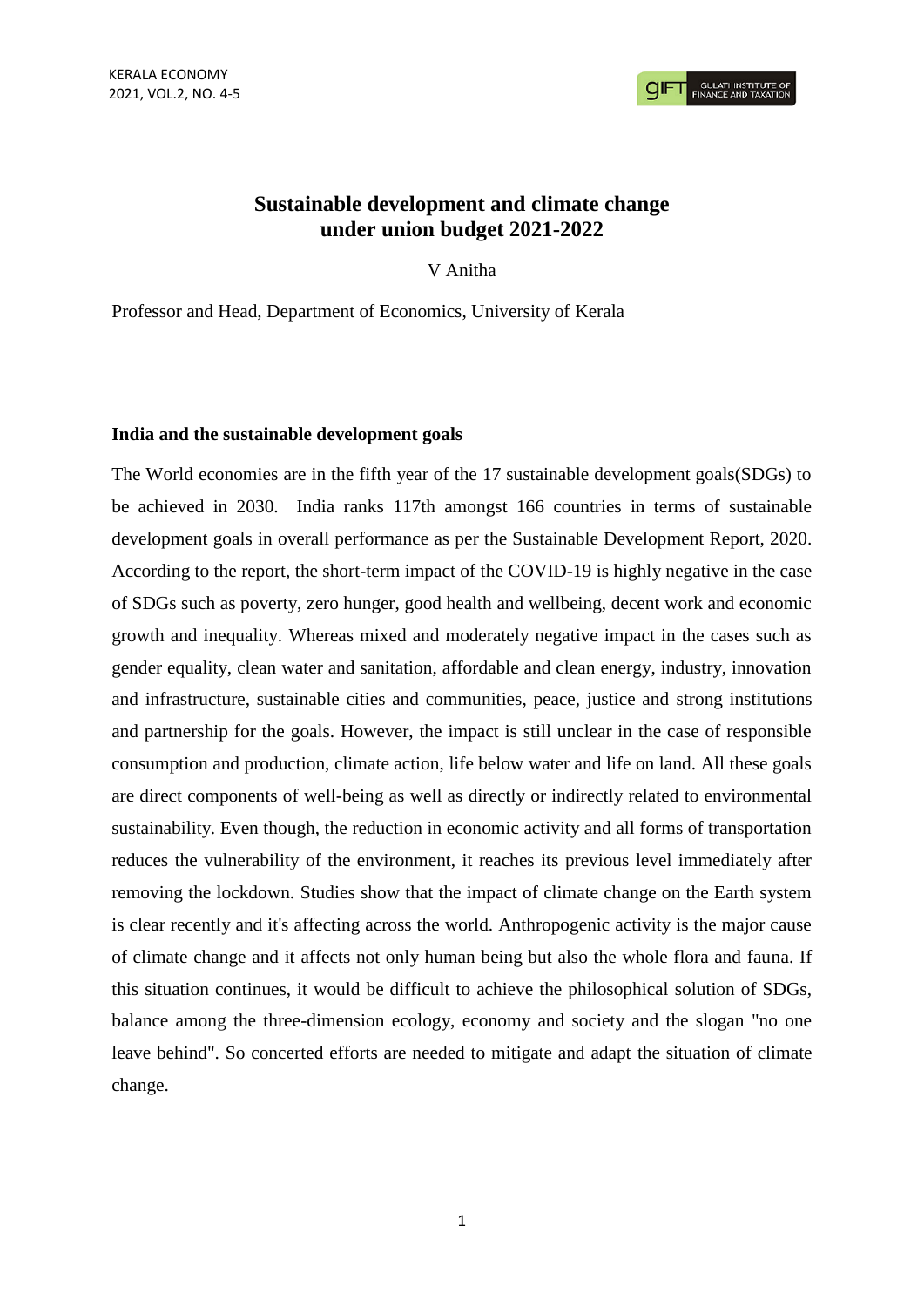KERALA ECONOMY

In order to achieve a sustainable future, the Paris Agreement holds the rise in global average temperature within 2 degrees by 2100 and if possible, maintain the rise in temperature to 1.5 degree Celsius. Another highlight of the accord is the importance given to financial flows in encouraging adaptation and mitigation. Towards adaptation, shifting to cleaner and greener sources of energy such as wind, solar and tidal power are necessary. Also, the emission intensity of production is sought to be reduced. On the mitigation front, efforts to neutralise the rise in carbon dioxide emissions has been mooted. This includes the creation of carbon sinks and carbon sequestration methods which would allow natural avenues for capturing carbon. More effort is needed from the part of the government to expand green cover, afforestation, etc. For this the accord has called for actions spanning mitigation, adaptation, emission reduction and ensuring adequate financial flows to supplement the financing and budgetary requirements arising from this commitment. All these points towards the need for reforming the legal structure to have an efficient ex-post mechanism for dispute resolution and contract enforcement in India.

The Economic Survey stresses the importance of the Localization of the SDGs to achieve the 2030 agenda. It involves the process of adapting, planning, implementing and monitoring the SDGs from national to local levels by relevant institutions and stakeholders. Here the role of the State is very important in developmental activities based on the principles of cooperative and competitive federalism.

#### **Climate change**

India has set its own intended Nationally Determined Contributions (NDCs) keeping in mind the developmental imperatives of the country and is on a "best effort basis". The main aims are to achieve a reduction in the emissions intensity of GDP by at least 33-35% with reference to 2005 level, to achieve 40 per cent of cumulative electric power installed capacity from non-fossil fuel sources and enhance forest and tree cover to create an additional carbon sink equivalent to 2.5 to 3 billion tons of carbon dioxide by 2030. Besides, the State has to be achieved sustainable lifestyles based on traditional values of conservation and moderation, adaptation to climate change, clean economic development and environment friendly technology, etc. The National Action Plan on Climate Change (NAPCC) has actively taken initiatives to achieve these through eight national missions. India also has the Bureau of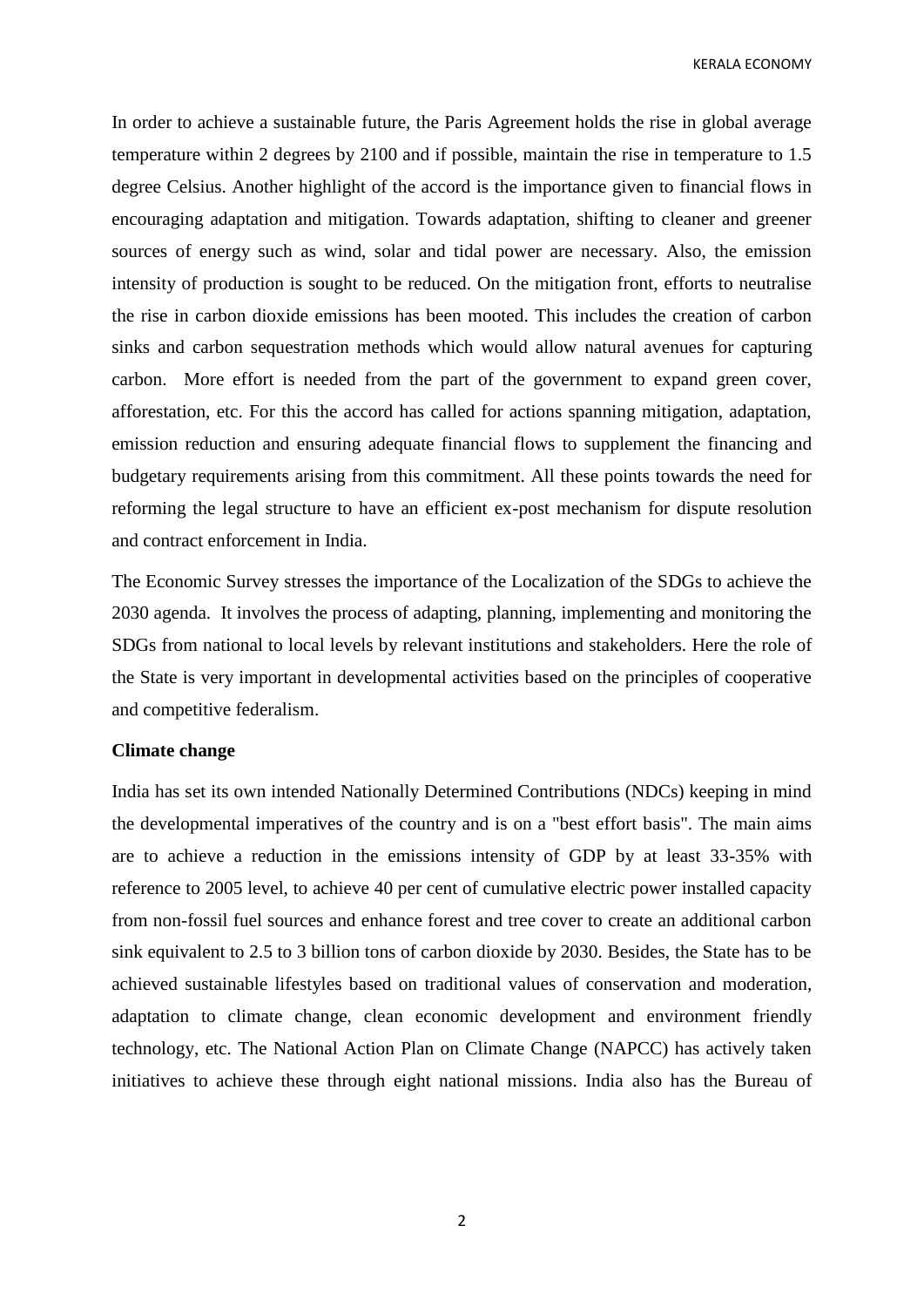Energy Efficiency (BEE), an agency under the Ministry of Power to develop programs for conservation and efficient use of energy.

Climate change is a global issue and to a large extent requires co-ordinated and synchronised policy actions to reduce vulnerability within a limited time frame. If we do not control the rise in global average temperature, it would increase the risk to human health, livelihood, food production and economic growth. It is noted that financial stability is needed to balance livelihood and economic growth. In order to achieve financial stability, the three major actions to be strengthened are aligning finance with sustainability, augmenting finance for sustainable development and investing in resilience for sustainable development. Market failure is one of the major reasons for climate change which need ample budgetary allocations.

#### **Union budget 2021-22**

In the budget, 2021-22, the proposals in Part A do not mention anything directly related to climate change. Out of the six pillars of budget, the expenditure on the first one health and well-being is directly promoted SDGs. Universal coverage of water supply and clean environment, as a pre requisite to achieving universal health is also a pre requisite for controlling climate change. The major recommendation in this regard is the Jal Jeevan Mission, which aims at a universal water supply in all 4,378 Urban Local Bodies with 2.86 crores household tap connections, as well as liquid waste management in 500 AMRUT cities, will be implemented over 5 years, with an outlay of Rs. 2,87,000 crores. Besides, the Urban Swachh Bharat Mission 2.0 will also be implemented with a total financial allocation of Rs.1,41,678 crores over a period of 5 years from 2021-2026. Clean Air to tackle the burgeoning problem of air pollution, the budget proposed to provide an amount of `2,217 crores for 42 urban centres with a million-plus population in this budget.

The other positive measures taken to control carbon dioxide emissions are the voluntary vehicle scrapping policy, to phase out old and unfit vehicles. This will help in encouraging fuel efficient, environment friendly vehicles, thereby reducing vehicular pollution and oil import bill. The budget also proposed to launch a Hydrogen Energy Mission in 2021-22 for generating hydrogen from green power sources, to provide an additional capital infusion of Rs.1,000 crores to Solar Energy Corporation of India and Rs. 1,500 crores to Indian Renewable Energy Development Agency. All these are a step towards to control climate

3